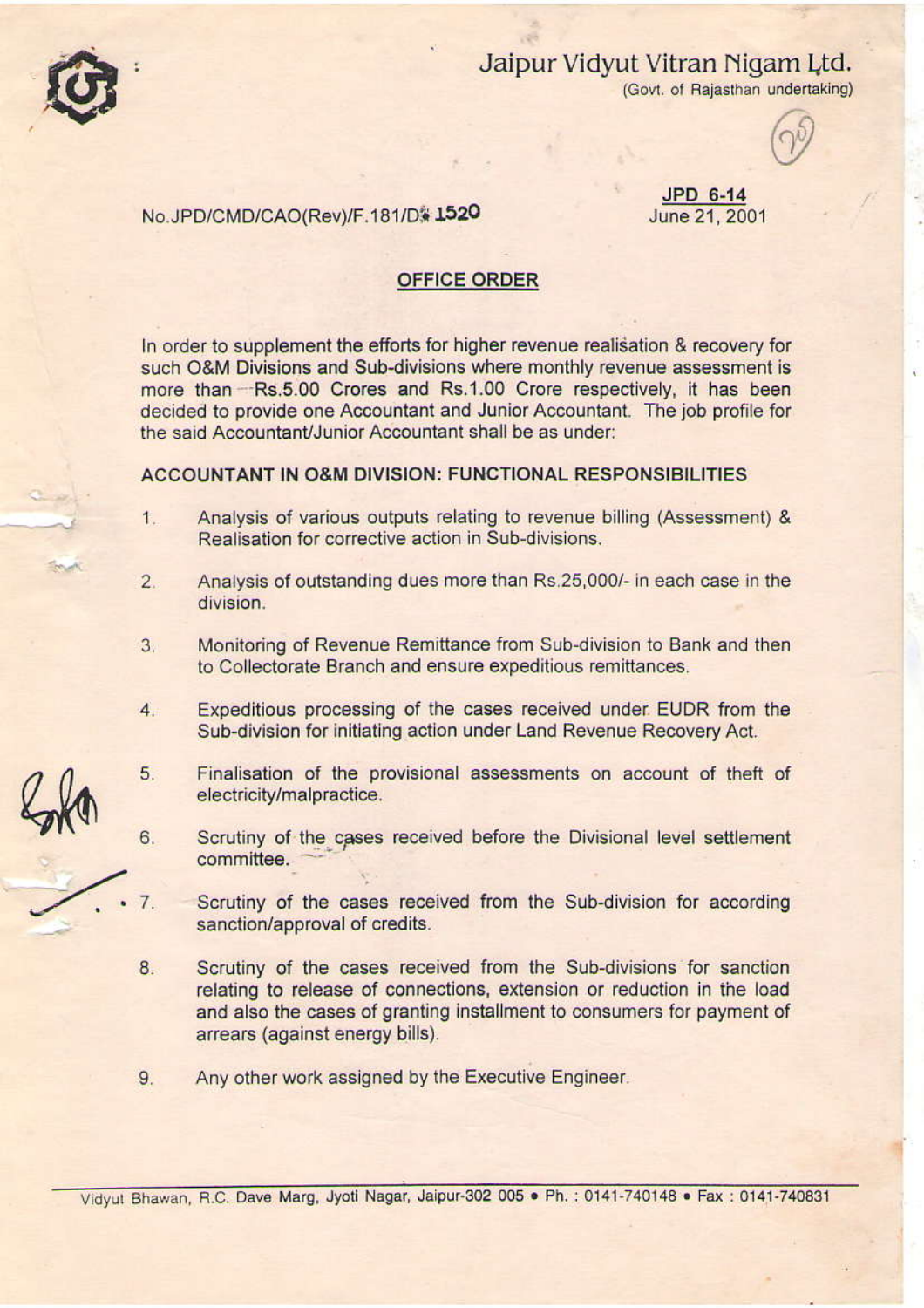This will not absolve the Executive Engineer from his functional responsibilities as above.

# JUNIOR ACCOUNTANT IN O&M SUB-DIVISION: JOB DESCRIPTION

- Timely issue of first energy bill i.e. from the date of release of 1. connection within a period of 60 days. He will ensure that new consumer is taken in the meter reading beat after expiry of 30 days and in the billing schedule within 60 days from the date of issue of service. connection order.
- Timely remittance of revenue collected in the sub-division to the Bank.  $2.$
- Checking of PCCB/Scrolls and re-conciliation of revenue realised as 3. per consumer ledger, PCCB and PCB.
- Debit of assessment on account of the VCR/other checking reports  $\overline{4}$ . after necessary approval of the competent authority.
- Sample checking of meter reading/consumption as per meter reading 5. records and consumer ledger to ensure that consumption is correctly transferred in the bill.
- Providing list of outstanding dues against permanently disconnected  $6<sup>1</sup>$ consumers with address of their premises to JEns and to ensure that estimates received from the JEns for release of connection contain a certificate that no outstanding exists in such premises.
- Providing of consumption variation information to JEns for necessary 7. analysis and intimating reasons.
- Monitoring of physical compliance of disconnection notices and 8. removal of their meter, service line after two months.
- Tracing of outstanding dues left out at the time of switch over of billing 9. from manual to computerised.
- Issuance of enhanced security deposit notices and monitoring of  $10.$ recovery in this regard.
- Analysis of outstanding dues above Rs. 5000/- in individual cases  $11.$ (atleast 5 cases in a month).

Any other work as may be assigned by the Assistant Engineer/ A.P.O.

 $12.$